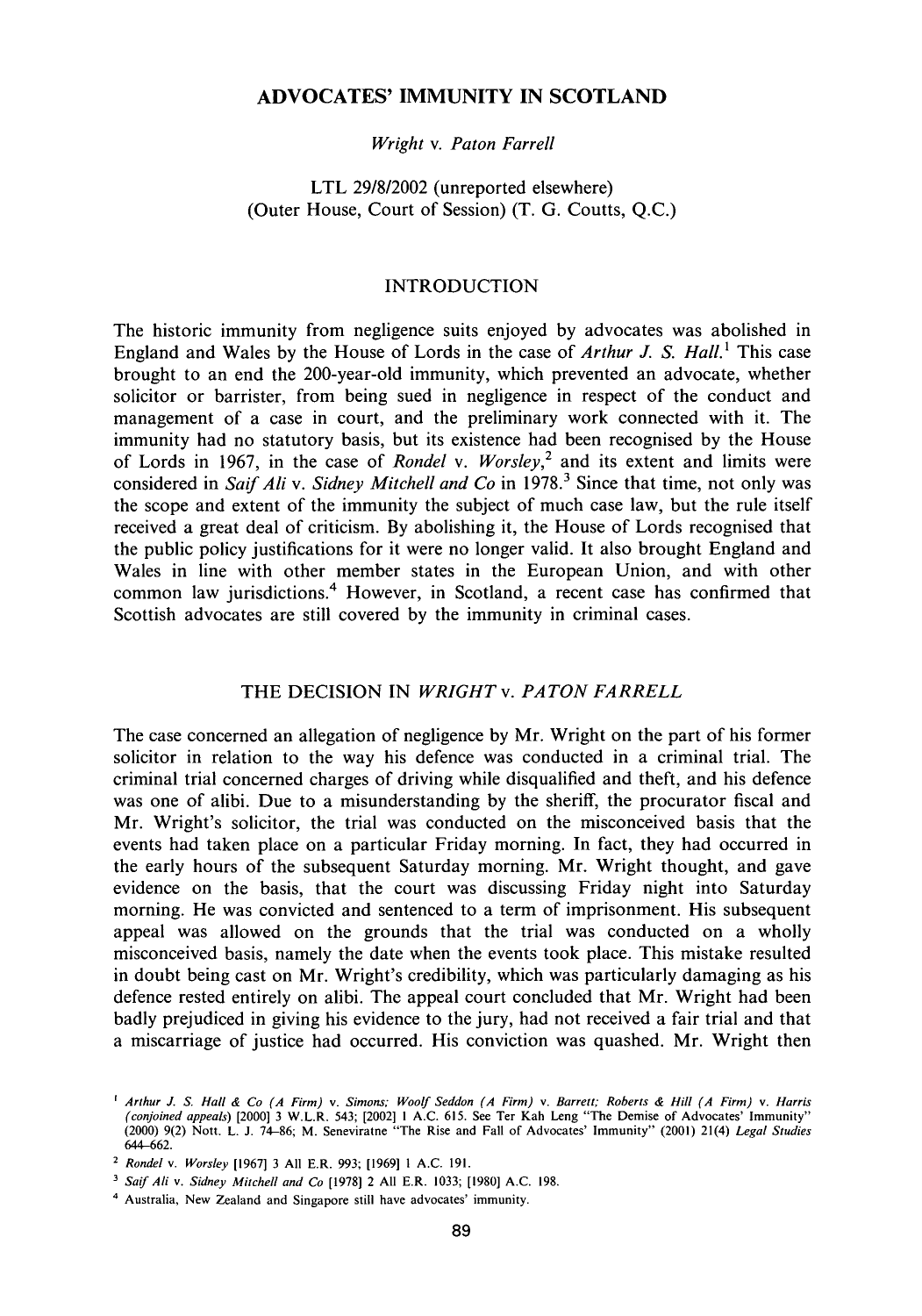sought to recover damages from his solicitors for the negligent way the criminal trial was conducted. The Court of Session however held that the solicitors were immune from negligence claims while acting as advocates in the criminal courts.

## ADVOCATES' IMMUNITY

Advocates immunity had attracted a great deal of criticism<sup>5</sup> before it was abolished in England and Wales, and thus the decision in *Hall* was perhaps not so remarkable. Indeed, what is surprising is that this "not very attractive defence"<sup>6</sup> survived for so long. It is interesting therefore that the Court of Session in this case decided not to follow the lead set by the House of Lords in *Hall,* and confirmed that, in Scottish law, advocates still enjoyed immunity from suit in relation to the conduct of criminal proceedings during the course of a trial. The court was satisfied that the decision in *Hall* did not affect the Scottish position, on the basis that it was concerned with English law and English civil procedure. Scotland had different procedures.

One of the rationales for the immunity had been the dangers of re-litigation, vexatious claims and unmeritorious cases. In England, these types of cases can be controlled and disposed of, for example through wasted costs orders, and the use of court management of civil claims. Abolition of the immunity thus posed few problems in England. However, there are no such parallel procedures in Scotland, where wasted costs orders cannot be made. The court was of the opinion that there was therefore a real danger of re-litigation in Scotland, which is unlikely to occur in England. What was also persuasive for the court was that *Hall* did not expressly overrule *Rondel* as being wrongly decided. Rather, *Rondel* was declared not to apply because it no longer reflected public policy. *Rondel* therefore remained good law until the decision in *Hall*  was pronounced, and the criminal trial, which was the subject of this negligence case, occurred before *Hall* was decided.

The court also stressed that *Hall* had been a claim for negligence arising out of the conduct of a civil case. This was a criminal case. The House of Lords had not been unanimous in their views about the abolition of the immunity in criminal cases.<sup>7</sup> Although the majority agreed that the immunity should be abolished for criminal litigation, it was not necessary to decide on this in *Hall,* so their comments are *obiter.*  Clearly, however, the views of the majority are of great persuasive authority, and it is unlikely that a future court in England would decide that there was justification for retaining advocates' immunity in relation to a criminal case.

### **HUMAN RIGHTS**

It was argued on behalf of Mr. Wright, that the immunity was not compatible with the provisions of the European Convention on Human Rights, on the basis that such a bar on actions in negligence would be a breach of Article 6(1). This article states that: "In the determination of his civil rights and obligations .. . everyone is entitled to a fair

<sup>5</sup> See T. Dugdale "Immunity for the Case plan - *Atwell* v. *Michael Perry & Co* (1998) 14(3) *Professional Negligence* 184; C. Miller "The advocate's duty to justice, where does it belong?" (1981) 97 L.Q.R. 127; R. Chandran "No Immunity for Counsel in Singapore" (1997) 13(4) *Professional Negligence* 116; K. Richards "Advocates' Immunity: justice delivered by<br>the law" (1995) 5(5) *Consumer Policy Review* 161; A. Aurora and A. Francis *The Rule of Lawyers* (19 Discussion Paper 42); M . Seneviratne "The Rise and Fall of Advocates' Immunity" (2001) 21(4) *Legal Studies* 644.

<sup>6</sup>  *Harris* v. *Manahan* [1997] F.L.R. 205 at 209, *per* Lord L.J.

<sup>&</sup>lt;sup>7</sup> Lords Hobhouse, Hope and Hutton gave dissenting judgments on this point.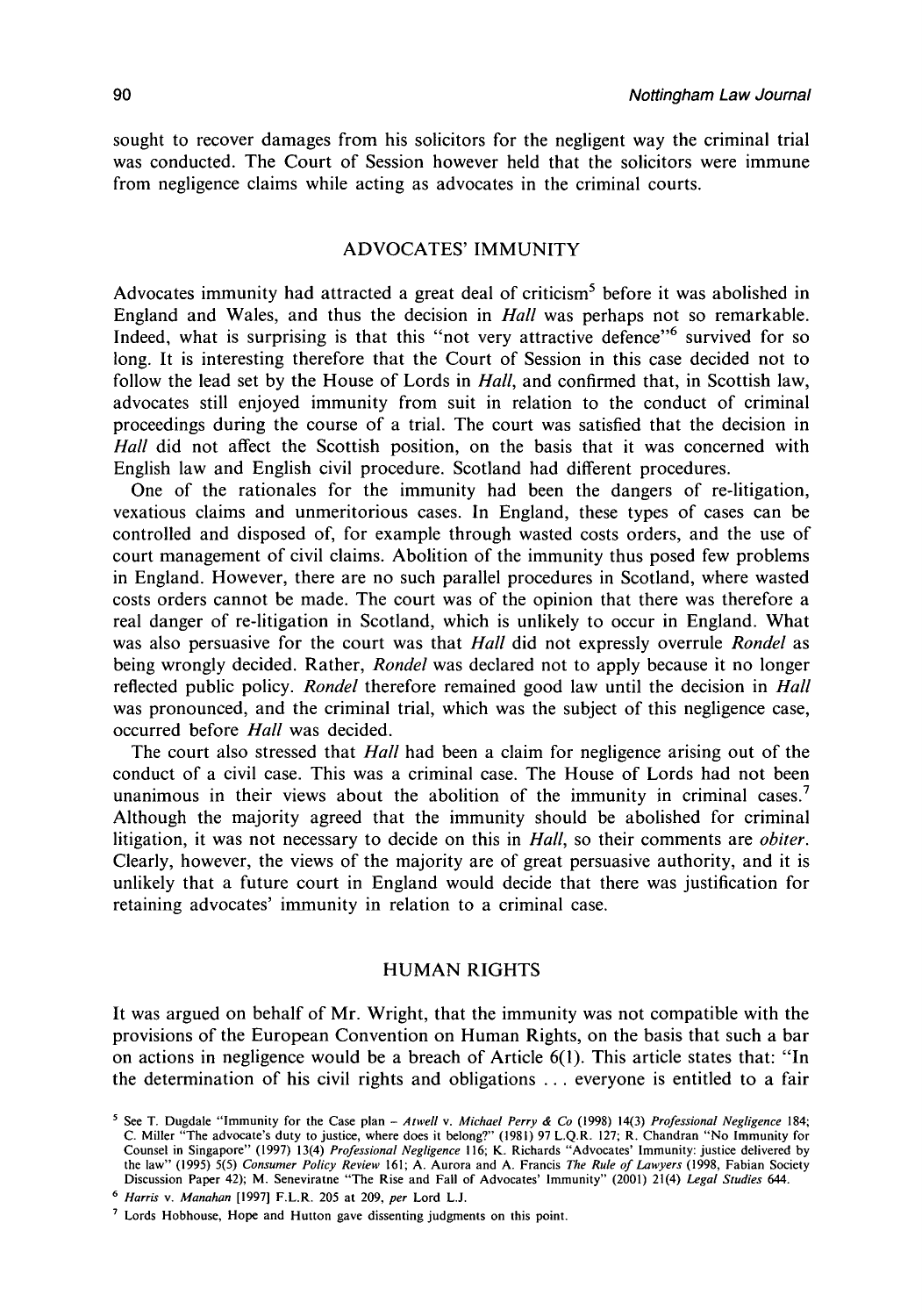and public hearing within a reasonable time by an independent and impartial tribunal established by law . ..". The claim therefore is that the immunity from suit is a derogation from a person's fundamental right of access to a court, which has to be justified.<sup>8</sup>

Famously, the case of *Osman* v. *United Kingdom<sup>9</sup>* had indicated that blanket immunities from negligence are not acceptable.<sup>10</sup> This case proved to be very controversial,<sup>11</sup> attracting a great deal of criticism from senior judges and academics, and has been described as "deeply flawed".<sup>12</sup> Indeed, in a subsequent case, Z. *and others* v. *United Kingdom,<sup>13</sup>* the European Court acknowledged that the right to have a question determined by a tribunal was not absolute and could be subject to legitimate restrictions. It was accepted that the view expressed by the court in *Osman* had been based on a misunderstanding of the law of negligence.

Thus, it is not inevitable that the mere fact of an immunity is sufficient to found a violation of Article 6(1). It is a matter of policy, and the court in this case was of the view that the immunity in Scotland, unlike in England, was based upon valid public policy reasons, and was therefore not inconsistent with the Convention. If the Scottish court were to decide that this public policy justification no longer applied, the immunity would go.

### THE LOSS SUFFERED

It had been argued, on behalf of the defender solicitor, that the substantive case was irrelevant because the loss and damage was not of a type which could be compensated. There was no evidence that the outcome of the trial would have been different without the mistake about the date, and it was not a case where an assessment of "loss of chance" was appropriate. It was also argued that the loss claimed was speculative, as it could not be proved that there would have been a real chance of acquittal. Despite the fact that the case could not proceed because of the existence of the immunity, the Court of Session decided to pronounce on the issue of loss and damage, on the basis that a higher court might take a different view about the issue of immunity.

The court decided that what Mr. Wright had to show was that he had a real and substantial right, that this right had been lost, and that the loss had an ascertainable, measurable, non-negligible value. Mr. Wright had been deprived of a fair opportunity to present his defence to the jury, a defence which might have succeeded. His loss of right therefore was the loss of a fair trial. It was evident that he had lost the right to have his case presented to the jury in a manner in which his credibility could not be so obviously assailed. The assessment of damages for this loss may be difficult, but the fact of damage was not speculative.

The court accepted that in many of these types of cases, it is very difficult to prove causation. For example, it is difficult to show that there would have been a different outcome in the trial, if the case had been conducted differently. Without the necessary causal link, the negligence claim would fail. This causal link can be difficult to show

13 10 B.H.R.C. 384.

<sup>8</sup> See *Colder* v. *United Kingdom* (1975) 1 E.H.R.R. 524.

<sup>9</sup> (2000) 29 E.H.R.R. 245.

<sup>&</sup>lt;sup>10</sup> This case concerned the immunity of the police from a negligence claim in relation to actions taken in connection with the investigation and suppression of crime.

<sup>11</sup> See R. English "Forensic Immunity *Post-Osman"* (2001) 64(2) M.L.R. 300; C. Gearty "Unravelling *Osman"* (2001) 64(2) M.L.R. 159.

<sup>12</sup> C. Gearty "Unravelling *Osman"* (2001) 64(2) M.L.R. 159 at 159.